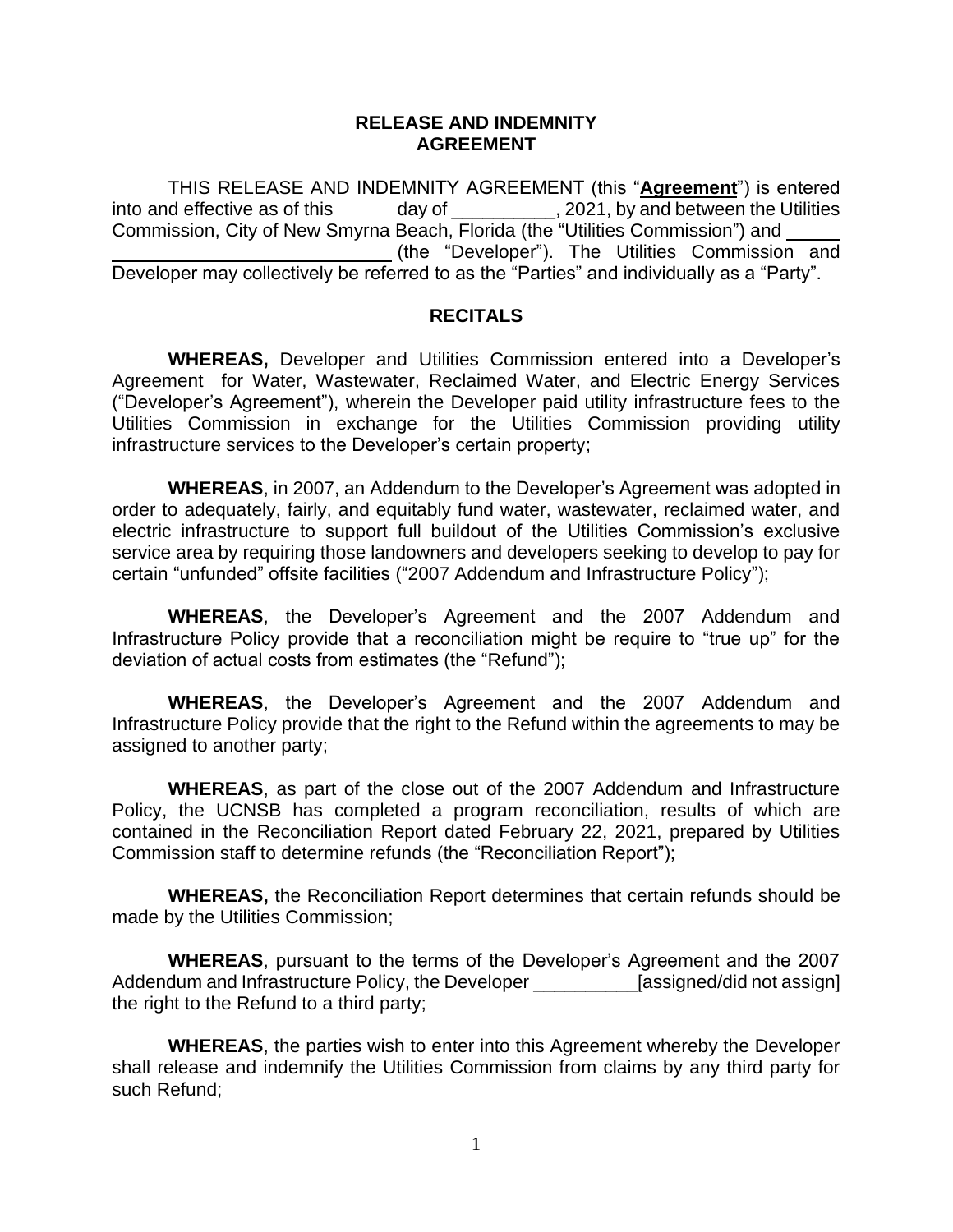**ACCORDINGLY,** in consideration of the above stated Recitals, and other good and valuable consideration the receipt and sufficiency of which are acknowledged by the parties to this Agreement, the parties agree as follows:

**SECTION 1. RECITALS.** The recitals sets forth above are true and correct and incorporated in the terms of this Agreement by reference.

**SECTION 2. DEVELOPER REPRESENTATIONS.** Developer represents and warrants that all assignments (if any) of the right to Refund to a third party has been presented to the Utilities Commission, and the Developer has not assigned the right to the Refund to a third party without the approval of such assignment by the Utilities Commission.

**SECTION 3. RELEASE.** In consideration of the Refund, the Developer completely releases, acquits and forever discharges the Utilities Commission and its employees, agents, license holders, representatives, predecessors, successors, subsidiaries, administrators, assigns, insurers, trustees, officers, officials, directors, attorneys, related or affiliated companies, and all other persons acting on its behalf, from and against any and all past, present, and future losses, liabilities, responsibilities, demands, obligations, actions, causes of action, rights, judgments, damages, compensation of any kind, liens, and expenses (including attorneys' fees and costs), and claims, whether in law or in equity, whether based in contract, in tort or otherwise, whether fixed or contingent, specifically including those claims which were raised or could have been raised regarding the Developer and the imposition of the infrastructure fees, capacity fees, or other charges, and amount of the refunds and credits, the 2007 Addendum and Infrastructure Policy, and the Developer's Agreements, and any issues arising therefrom occurring prior to and on the date of this Agreement.

**SECTION 4. INDEMNITY.** Developer hereby agrees to defend, indemnify and hold harmless the Utilities Commission from, and against, any and all liabilities, damages, and claims by any third party or itself, including, without limitation, fees of counsel ("Liabilities") arising from, in connection with, or incident to the imposition of the infrastructure fees, capacity fees, or other charges, and amount of the refunds and credits to be issued pursuant to this Agreement, the 2007 Addendum and Infrastructure Policy, and the Developer's Agreement,.

**SECTION 5. ATTORNEYS' FEES.** Each Party shall bear their own costs and attorneys' fees incurred in connection with this Agreement.

**SECTION 6. GOVERNING LAW.** This Agreement shall be governed by the law of the State of Florida. Any suit or proceeding brought hereunder shall have its venue in the Seventh Judicial Circuit Court in and for Volusia County, Florida.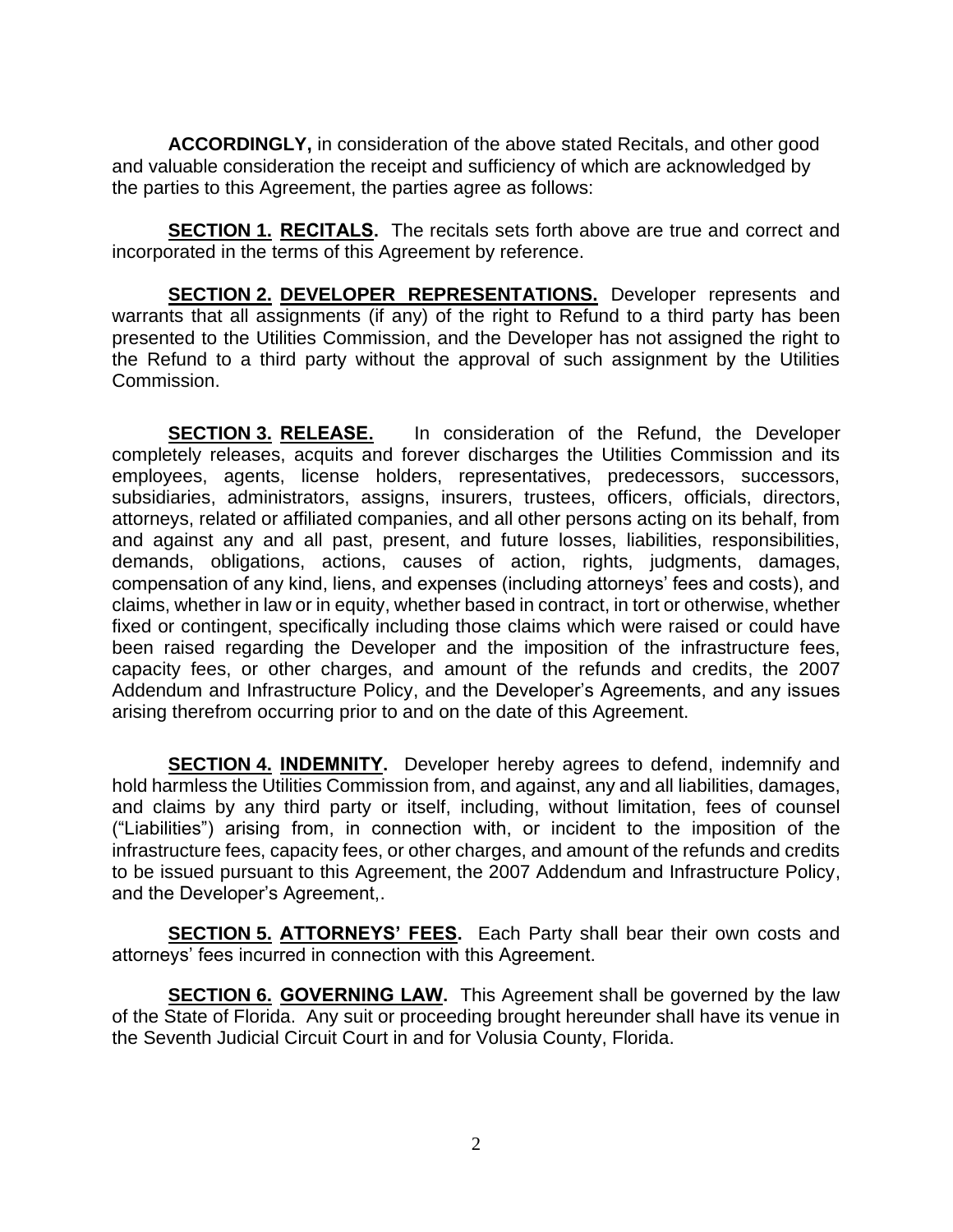**SECTION 7. SOVEREIGN IMMUNITY.** Nothing contained herein shall constitute, or be in any way construed to be, a waiver of Utilities Commission sovereign immunity or the protections and provisions of Section 768.28, Florida Statutes.

**SECTION 8**. **INFORMED EXECUTION**. Each Party to this Agreement hereby declares that it has read this Agreement in its entirety and has received advice of its counsel with respect thereto. Each Party fully understands all terms of this Agreement and voluntarily accepts such terms. It is the intent of the Parties that the terms of this Agreement, and the obligations undertaken hereunder, shall survive the execution hereof.

**SECTION 9. NEGOTIATED AGREEMENT.** Each Party to this Agreement hereby stipulates, covenants and agrees that each and every term of this Agreement was fully negotiated and agreed to by the Parties hereto, and consequently neither this Agreement nor any provision hereof shall be construed in favor of or against either Party.

**SECTION 10. AUTHORITY TO EXECUTE AND BIND.** Each Party to this Agreement stipulates, covenants, represents and agrees that the person(s) executing this Agreement on behalf of such Party are fully vested with all required authority to execute this Agreement and make it fully binding on the Party on whose behalf they are executing this Agreement, and that all requisite actions have been duly taken to bestow such authority.

**SECTION 11. ENTIRE AGREEMENT.** In making this Agreement, no Party is relying upon any representations made by any other Party, except such representations contained in this Agreement and only to the extent that such representations are explicitly and affirmatively stated herein. All Parties acknowledge that all of their agreements, and every part of every agreement reached by them, is set forth and included within this Agreement. This Agreement terminates and supersedes all prior written or oral understandings or agreements between the Parties. The Parties may only alter or amend this Agreement in a writing that is signed by all Parties.

**SECTION 12. EXECUTION IN COUNTERPARTS.** This Agreement may be separately executed in one or more counterparts (including facsimile, email, and PDF copies), each of which shall be deemed an original, but all of which shall collectively constitute one and the same instrument.

**SECTION 13. SEVERABILITY.** If any provision or portion of this Agreement is held by a court to be invalid, void, or unenforceable under applicable law, such provision or portion shall be modified or interpreted, if possible and reasonable, to be enforceable to the fullest extent allowed by law as was intended by the Parties, and the remaining provisions or portions of this Agreement shall remain valid and enforceable.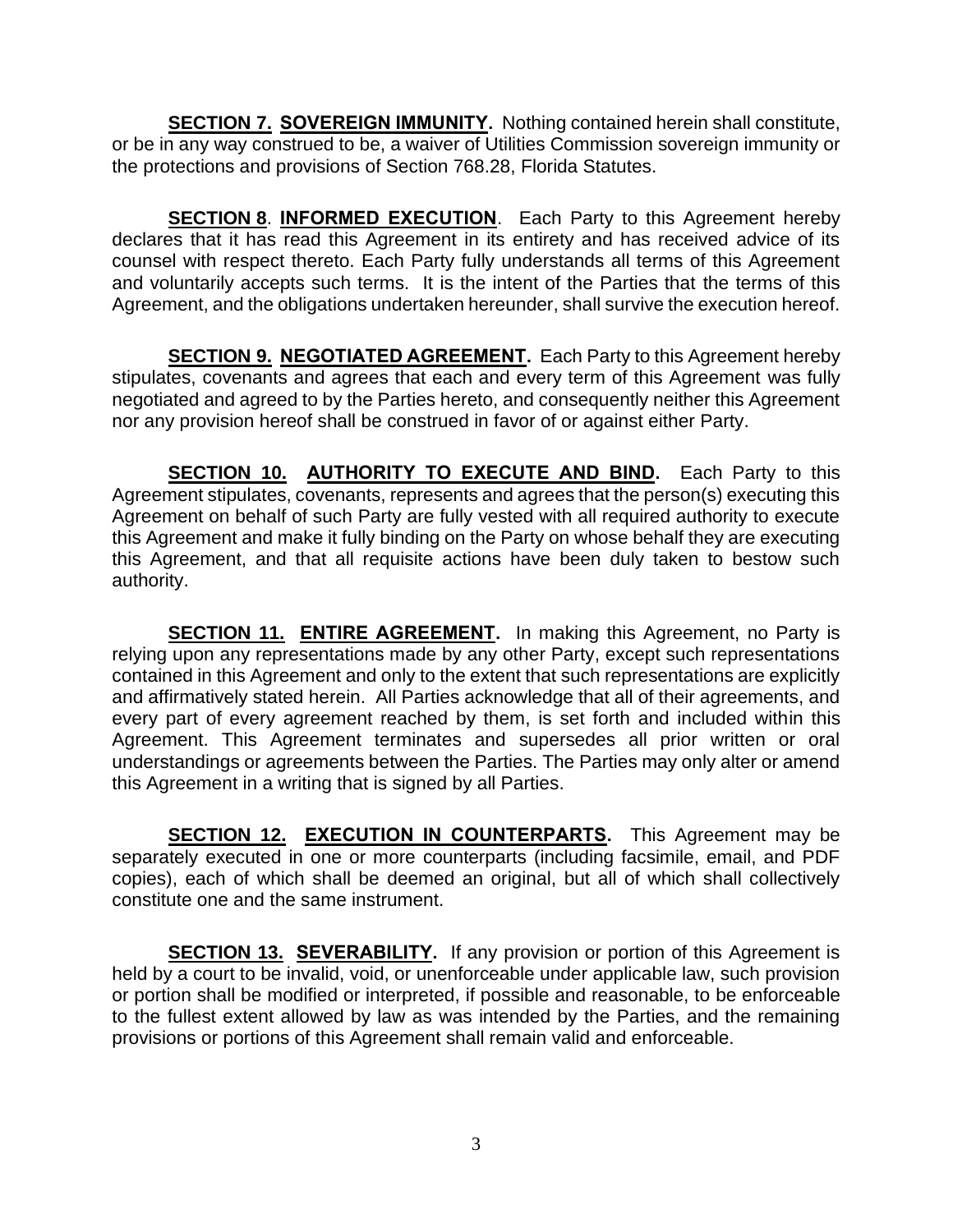**IN WITNESS WHEREOF, Developer and the Utilities Commission have** executed and delivered this Agreement as of the date first written above.

| <b>FOR THE DEVELOPER:</b> | Company Name:        |
|---------------------------|----------------------|
|                           | Signature:           |
|                           | <b>Printed Name:</b> |

(CORPORATE SEAL) Title:

STATE OF COUNTY OF

Before me, personally appeared , Agent of \_\_\_\_\_\_\_\_\_\_\_\_\_\_\_\_\_\_\_\_\_\_\_\_\_\_\_\_\_\_\_\_\_Corporation, well known and known to be the person acknowledged to and before me that he executed said instrument for the purposes therein expressed.

WITNESS my hand and official seal in the County and State last aforesaid, this \_\_\_\_\_\_\_\_ day of \_\_\_\_\_\_\_\_\_\_\_\_\_\_\_\_\_\_, 20\_\_.

\_\_\_\_\_\_\_\_\_\_\_\_\_\_\_\_\_\_\_\_\_\_\_\_\_\_\_\_\_\_\_\_\_\_\_\_ Notary Public, State of \_\_\_\_\_\_\_\_\_\_\_\_\_\_

My commission expires:

**UTILITIES COMMISSION, CITY OF NEW SMYRNA BEACH, FLORIDA,** a political subdivision and independent authority of the State of Florida,

BY: \_\_\_\_\_\_\_\_\_\_\_\_\_\_\_\_\_\_\_\_\_\_\_\_\_\_\_\_\_

Joseph G. Bunch, General Manager-CEO

DATE: \_\_\_\_\_\_\_\_\_\_\_\_\_\_\_\_\_\_\_\_\_\_\_\_\_\_

ATTEST:

Debbie Simmons, Records Manager